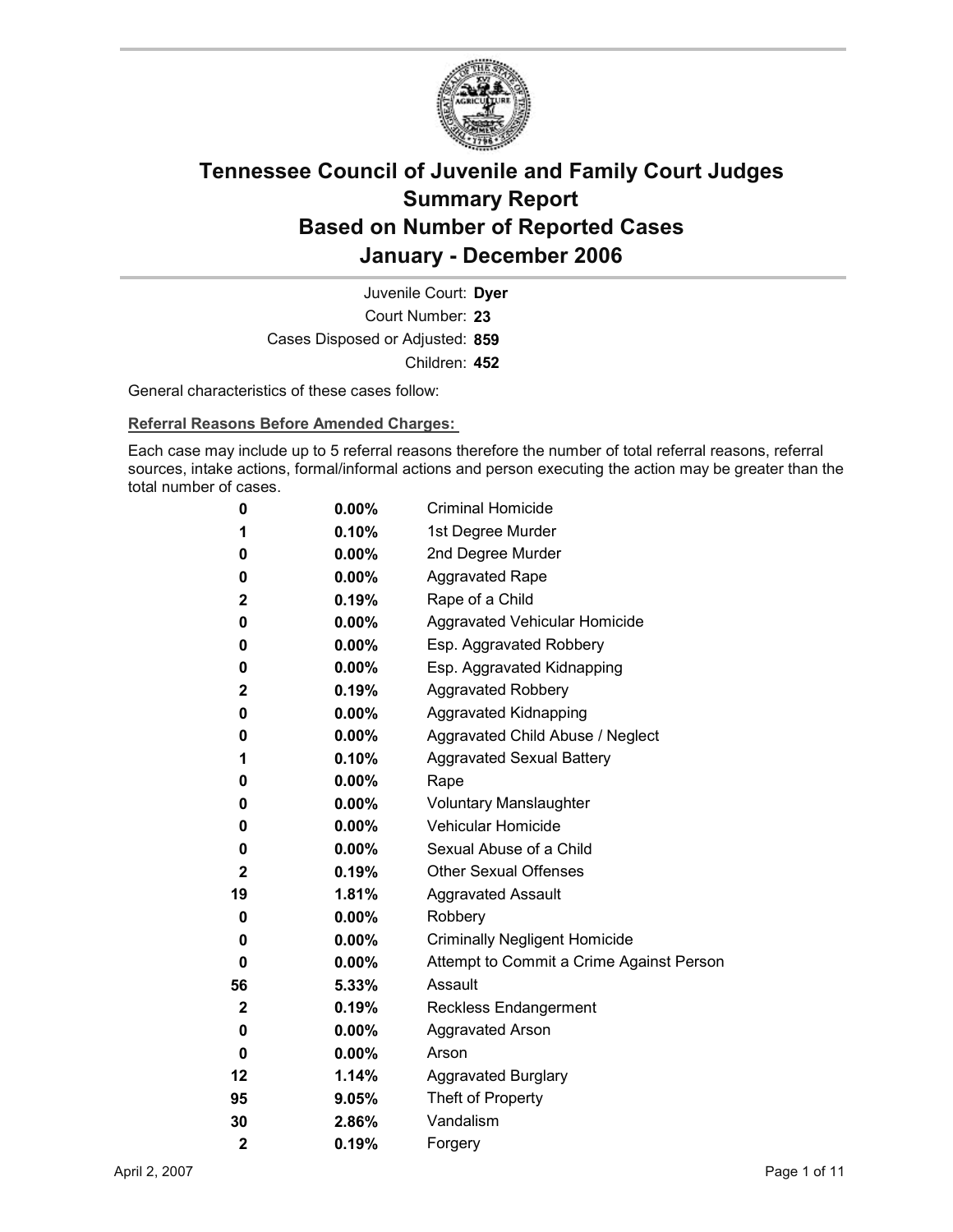

Court Number: **23** Juvenile Court: **Dyer** Cases Disposed or Adjusted: **859** Children: **452**

### **Referral Reasons Before Amended Charges:**

Each case may include up to 5 referral reasons therefore the number of total referral reasons, referral sources, intake actions, formal/informal actions and person executing the action may be greater than the total number of cases.

| 0            | 0.00%    | <b>Worthless Checks</b>                                     |
|--------------|----------|-------------------------------------------------------------|
| 0            | 0.00%    | Illegal Possession / Fraudulent Use of Credit / Debit Cards |
| 27           | 2.57%    | <b>Burglary</b>                                             |
| 11           | 1.05%    | Unauthorized Use of a Vehicle                               |
| 0            | $0.00\%$ | <b>Cruelty to Animals</b>                                   |
| $\mathbf{2}$ | 0.19%    | Sale of Controlled Substances                               |
| 11           | 1.05%    | <b>Other Drug Offenses</b>                                  |
| 67           | 6.38%    | Possession of Controlled Substances                         |
| 0            | $0.00\%$ | <b>Criminal Attempt</b>                                     |
| 8            | 0.76%    | Carrying Weapons on School Property                         |
| 16           | 1.52%    | Unlawful Carrying / Possession of a Weapon                  |
| 18           | 1.71%    | <b>Evading Arrest</b>                                       |
| 4            | 0.38%    | Escape                                                      |
| 0            | $0.00\%$ | Driving Under Influence (DUI)                               |
| 20           | 1.90%    | Possession / Consumption of Alcohol                         |
| 20           | 1.90%    | Resisting Stop, Frisk, Halt, Arrest or Search               |
| 0            | 0.00%    | <b>Aggravated Criminal Trespass</b>                         |
| $\mathbf{2}$ | 0.19%    | Harassment                                                  |
| 23           | 2.19%    | Failure to Appear                                           |
| 3            | 0.29%    | Filing a False Police Report                                |
| 10           | 0.95%    | Criminal Impersonation                                      |
| 65           | 6.19%    | <b>Disorderly Conduct</b>                                   |
| 12           | 1.14%    | <b>Criminal Trespass</b>                                    |
| 4            | 0.38%    | <b>Public Intoxication</b>                                  |
| 0            | 0.00%    | Gambling                                                    |
| 29           | 2.76%    | <b>Traffic</b>                                              |
| 22           | 2.10%    | <b>Local Ordinances</b>                                     |
| $\pmb{0}$    | 0.00%    | Violation of Wildlife Regulations                           |
| 5            | 0.48%    | Contempt of Court                                           |
| 68           | 6.48%    | <b>Violation of Probation</b>                               |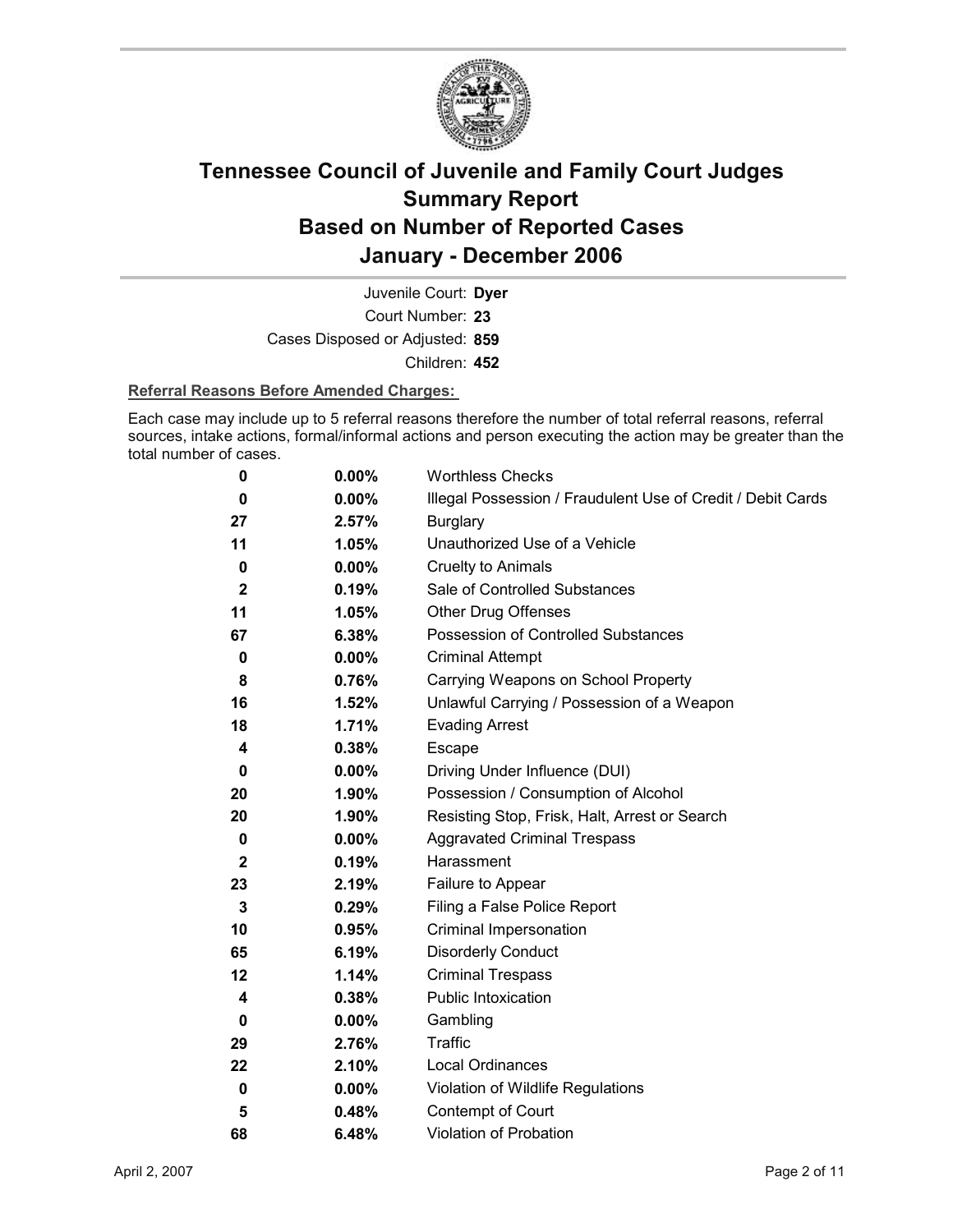

Court Number: **23** Juvenile Court: **Dyer** Cases Disposed or Adjusted: **859** Children: **452**

### **Referral Reasons Before Amended Charges:**

Each case may include up to 5 referral reasons therefore the number of total referral reasons, referral sources, intake actions, formal/informal actions and person executing the action may be greater than the total number of cases.

| 11<br>1.05%<br>Truancy<br>80<br>7.62%<br>In-State Runaway<br>Out-of-State Runaway<br>0.10%<br>1<br>15<br>1.43%<br>Possession of Tobacco Products<br>Violation of a Valid Court Order<br>11.43%<br>120<br><b>Violation of Curfew</b><br>0.86%<br>9<br>0.00%<br>Sexually Abused Child<br>0<br>0.00%<br><b>Physically Abused Child</b><br>0<br>0.00%<br>Dependency / Neglect<br>0<br>0.00%<br><b>Termination of Parental Rights</b><br>0<br><b>Violation of Pretrial Diversion</b><br>0.00%<br>0<br>$0.00\%$<br>Violation of Informal Adjustment<br>0<br><b>Judicial Review</b><br>$0.00\%$<br>0<br><b>Administrative Review</b><br>$0.00\%$<br>0<br><b>Foster Care Review</b><br>0.00%<br>0<br>0.00%<br>0<br>Custody<br>Visitation<br>0.00%<br>0<br>$0.00\%$<br>Paternity / Legitimation<br>0<br>Child Support<br>$0.00\%$<br>0<br><b>Request for Medical Treatment</b><br>$0.00\%$<br>0<br><b>Consent to Marry</b><br>$0.00\%$<br>0 | 2<br>136 | 0.19%<br>12.95% | Violation of Aftercare<br><b>Unruly Behavior</b> |
|------------------------------------------------------------------------------------------------------------------------------------------------------------------------------------------------------------------------------------------------------------------------------------------------------------------------------------------------------------------------------------------------------------------------------------------------------------------------------------------------------------------------------------------------------------------------------------------------------------------------------------------------------------------------------------------------------------------------------------------------------------------------------------------------------------------------------------------------------------------------------------------------------------------------------------|----------|-----------------|--------------------------------------------------|
|                                                                                                                                                                                                                                                                                                                                                                                                                                                                                                                                                                                                                                                                                                                                                                                                                                                                                                                                    |          |                 |                                                  |
|                                                                                                                                                                                                                                                                                                                                                                                                                                                                                                                                                                                                                                                                                                                                                                                                                                                                                                                                    |          |                 |                                                  |
|                                                                                                                                                                                                                                                                                                                                                                                                                                                                                                                                                                                                                                                                                                                                                                                                                                                                                                                                    |          |                 |                                                  |
|                                                                                                                                                                                                                                                                                                                                                                                                                                                                                                                                                                                                                                                                                                                                                                                                                                                                                                                                    |          |                 |                                                  |
|                                                                                                                                                                                                                                                                                                                                                                                                                                                                                                                                                                                                                                                                                                                                                                                                                                                                                                                                    |          |                 |                                                  |
|                                                                                                                                                                                                                                                                                                                                                                                                                                                                                                                                                                                                                                                                                                                                                                                                                                                                                                                                    |          |                 |                                                  |
|                                                                                                                                                                                                                                                                                                                                                                                                                                                                                                                                                                                                                                                                                                                                                                                                                                                                                                                                    |          |                 |                                                  |
|                                                                                                                                                                                                                                                                                                                                                                                                                                                                                                                                                                                                                                                                                                                                                                                                                                                                                                                                    |          |                 |                                                  |
|                                                                                                                                                                                                                                                                                                                                                                                                                                                                                                                                                                                                                                                                                                                                                                                                                                                                                                                                    |          |                 |                                                  |
|                                                                                                                                                                                                                                                                                                                                                                                                                                                                                                                                                                                                                                                                                                                                                                                                                                                                                                                                    |          |                 |                                                  |
|                                                                                                                                                                                                                                                                                                                                                                                                                                                                                                                                                                                                                                                                                                                                                                                                                                                                                                                                    |          |                 |                                                  |
|                                                                                                                                                                                                                                                                                                                                                                                                                                                                                                                                                                                                                                                                                                                                                                                                                                                                                                                                    |          |                 |                                                  |
|                                                                                                                                                                                                                                                                                                                                                                                                                                                                                                                                                                                                                                                                                                                                                                                                                                                                                                                                    |          |                 |                                                  |
|                                                                                                                                                                                                                                                                                                                                                                                                                                                                                                                                                                                                                                                                                                                                                                                                                                                                                                                                    |          |                 |                                                  |
|                                                                                                                                                                                                                                                                                                                                                                                                                                                                                                                                                                                                                                                                                                                                                                                                                                                                                                                                    |          |                 |                                                  |
|                                                                                                                                                                                                                                                                                                                                                                                                                                                                                                                                                                                                                                                                                                                                                                                                                                                                                                                                    |          |                 |                                                  |
|                                                                                                                                                                                                                                                                                                                                                                                                                                                                                                                                                                                                                                                                                                                                                                                                                                                                                                                                    |          |                 |                                                  |
|                                                                                                                                                                                                                                                                                                                                                                                                                                                                                                                                                                                                                                                                                                                                                                                                                                                                                                                                    |          |                 |                                                  |
|                                                                                                                                                                                                                                                                                                                                                                                                                                                                                                                                                                                                                                                                                                                                                                                                                                                                                                                                    |          |                 |                                                  |
|                                                                                                                                                                                                                                                                                                                                                                                                                                                                                                                                                                                                                                                                                                                                                                                                                                                                                                                                    |          |                 |                                                  |
|                                                                                                                                                                                                                                                                                                                                                                                                                                                                                                                                                                                                                                                                                                                                                                                                                                                                                                                                    |          |                 |                                                  |
| 5<br>0.48%<br>Other                                                                                                                                                                                                                                                                                                                                                                                                                                                                                                                                                                                                                                                                                                                                                                                                                                                                                                                |          |                 |                                                  |
| 1,050<br>100.00%<br><b>Total Referrals</b>                                                                                                                                                                                                                                                                                                                                                                                                                                                                                                                                                                                                                                                                                                                                                                                                                                                                                         |          |                 |                                                  |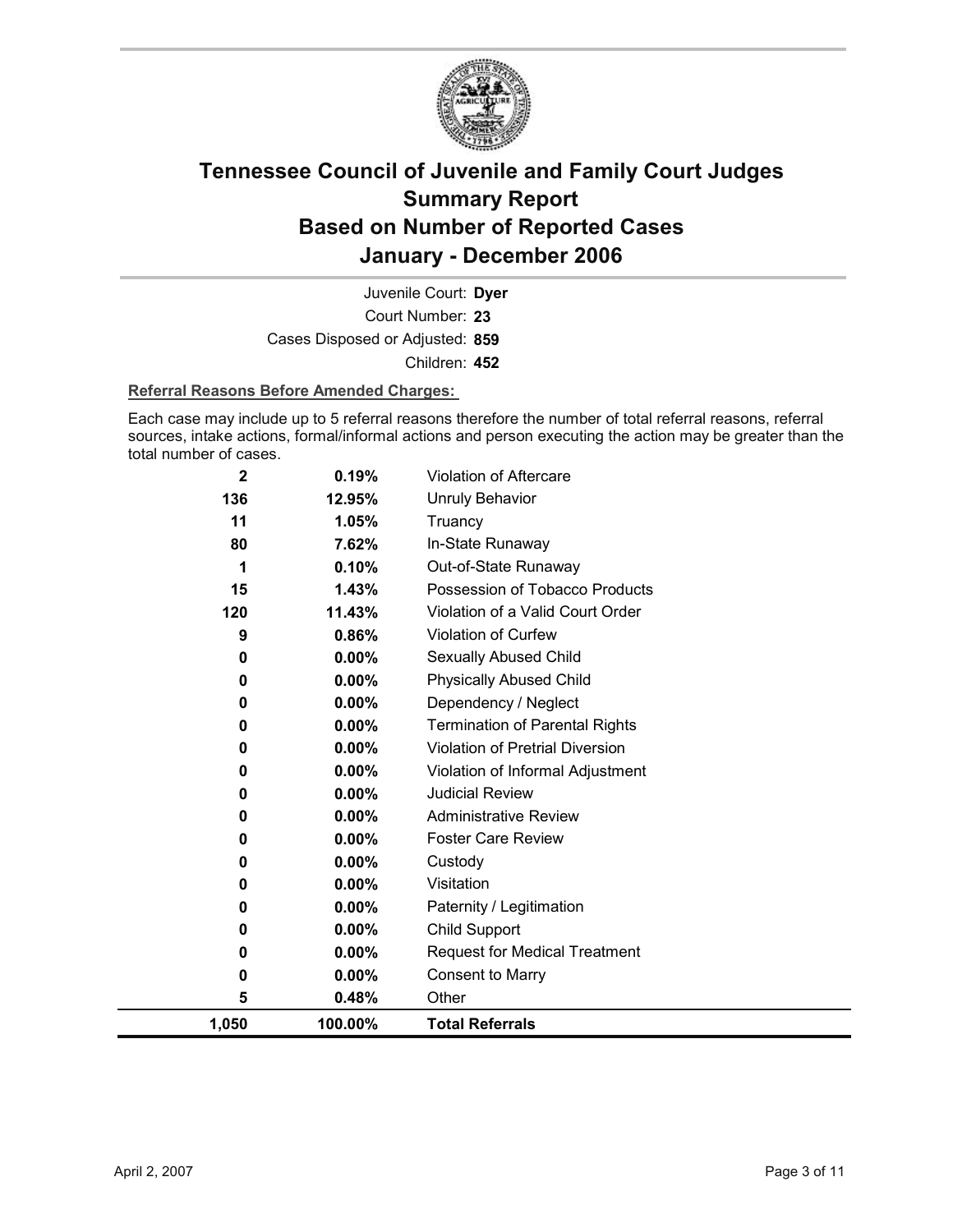

| Juvenile Court: Dyer             |          |                                   |  |  |
|----------------------------------|----------|-----------------------------------|--|--|
| Court Number: 23                 |          |                                   |  |  |
| Cases Disposed or Adjusted: 859  |          |                                   |  |  |
|                                  |          | Children: 452                     |  |  |
| <b>Referral Sources: 1</b>       |          |                                   |  |  |
| 767                              | 73.05%   | Law Enforcement                   |  |  |
| 10                               | 0.95%    | Parents                           |  |  |
| 1                                | 0.10%    | <b>Relatives</b>                  |  |  |
| 1                                | 0.10%    | Self                              |  |  |
| 33                               | 3.14%    | School                            |  |  |
| $\mathbf 0$                      | 0.00%    | <b>CSA</b>                        |  |  |
| 26                               | 2.48%    | <b>DCS</b>                        |  |  |
| 0                                | 0.00%    | <b>Other State Department</b>     |  |  |
| $\bf{0}$                         | 0.00%    | <b>District Attorney's Office</b> |  |  |
| 198                              | 18.86%   | <b>Court Staff</b>                |  |  |
| 0                                | 0.00%    | Social Agency                     |  |  |
| 0                                | $0.00\%$ | <b>Other Court</b>                |  |  |
| 3                                | 0.29%    | Victim                            |  |  |
| 1                                | 0.10%    | Child & Parent                    |  |  |
| 0                                | 0.00%    | Hospital                          |  |  |
| 0                                | 0.00%    | Unknown                           |  |  |
| 10                               | 0.95%    | Other                             |  |  |
| 1,050                            | 100.00%  | <b>Total Referral Sources</b>     |  |  |
| Age of Child at Referral: 2      |          |                                   |  |  |
| 25<br>5.53%<br>Ages 10 and Under |          |                                   |  |  |
|                                  |          |                                   |  |  |

| 452 | 100.00%        | <b>Total Child Count</b> |  |
|-----|----------------|--------------------------|--|
| 0   | $0.00\%$       | Unknown / Not Reported   |  |
| 1   | 0.22%          | Ages 19 and Over         |  |
| 104 | 23.01%         | Ages 17 through 18       |  |
| 194 | 42.92%         | Ages 15 through 16       |  |
| 103 | 22.79%         | Ages 13 through 14       |  |
| 25  | 5.53%          | Ages 11 through 12       |  |
| Zυ  | <u>ນ.ນວ /ດ</u> | <b>AYES</b> TV AND UNUCH |  |

 $1$  If different than number of Referral Reasons (1050), verify accuracy of your court's data.

<sup>2</sup> One child could be counted in multiple categories, verify accuracy of your court's data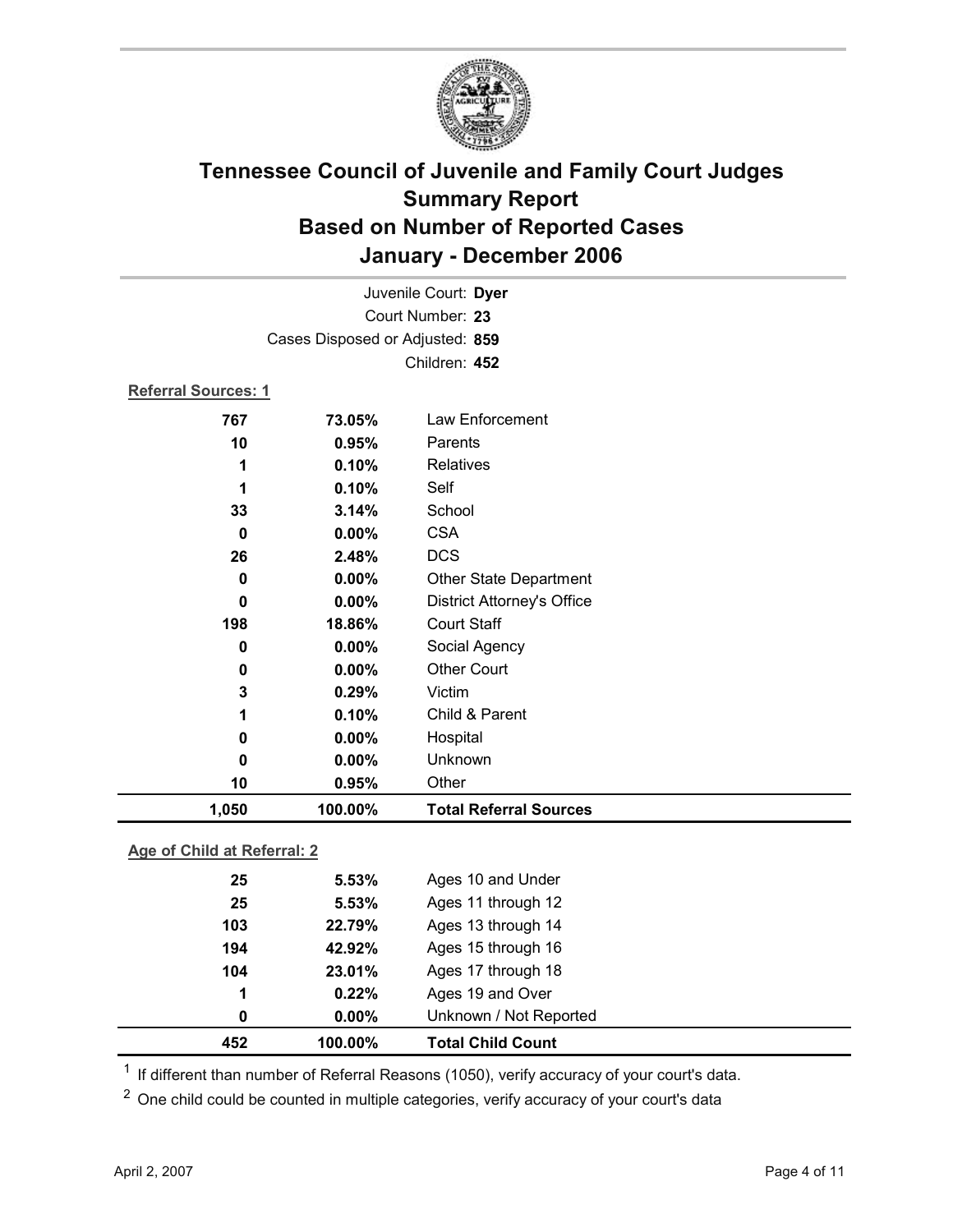

| Juvenile Court: Dyer                    |         |                          |  |
|-----------------------------------------|---------|--------------------------|--|
| Court Number: 23                        |         |                          |  |
| Cases Disposed or Adjusted: 859         |         |                          |  |
|                                         |         | Children: 452            |  |
| Sex of Child: 1                         |         |                          |  |
| 316                                     | 69.91%  | Male                     |  |
| 136                                     | 30.09%  | Female                   |  |
| $\mathbf 0$                             | 0.00%   | Unknown                  |  |
| 452                                     | 100.00% | <b>Total Child Count</b> |  |
| Race of Child: 1                        |         |                          |  |
| 267                                     | 59.07%  | White                    |  |
| 173                                     | 38.27%  | African American         |  |
| $\mathbf 0$                             | 0.00%   | Native American          |  |
| 1                                       | 0.22%   | Asian                    |  |
| 1                                       | 0.22%   | Mixed                    |  |
| 10                                      | 2.21%   | Unknown                  |  |
| 452                                     | 100.00% | <b>Total Child Count</b> |  |
| <b>Hispanic Origin: 1</b>               |         |                          |  |
| 5                                       | 1.11%   | Yes                      |  |
| 61                                      | 13.50%  | <b>No</b>                |  |
| 386                                     | 85.40%  | Unknown                  |  |
| 452                                     | 100.00% | <b>Total Child Count</b> |  |
| <b>School Enrollment of Children: 1</b> |         |                          |  |
| 419                                     | 92.70%  | Yes                      |  |
| 4                                       | 0.88%   | No                       |  |
| 29                                      | 6.42%   | Unknown                  |  |
| 452                                     | 100.00% | <b>Total Child Count</b> |  |

 $1$  One child could be counted in multiple categories, verify accuracy of your court's data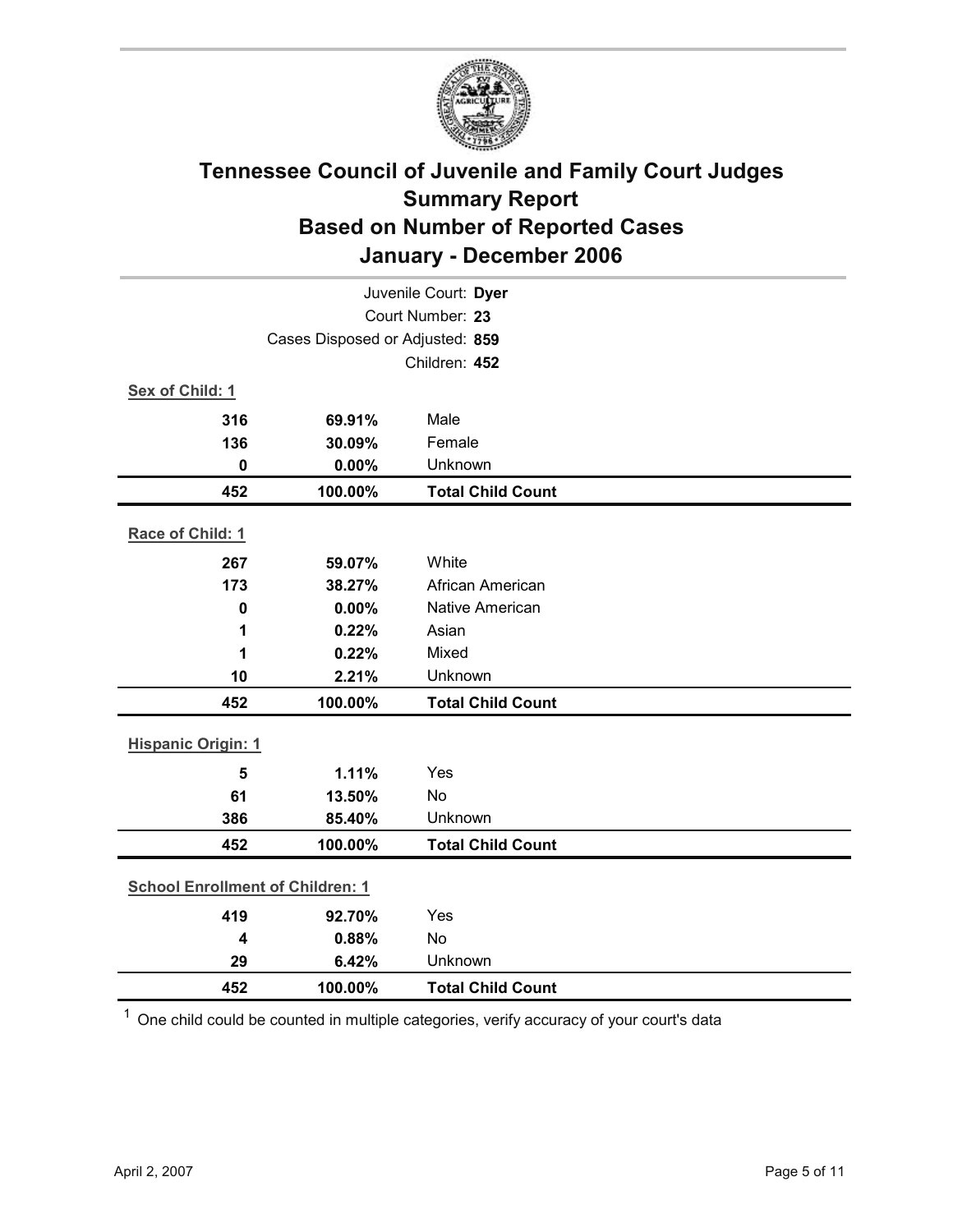

Court Number: **23** Juvenile Court: **Dyer** Cases Disposed or Adjusted: **859** Children: **452**

**Living Arrangement of Child at Time of Referral: 1**

| 452 | 100.00%  | <b>Total Child Count</b>     |
|-----|----------|------------------------------|
| 0   | $0.00\%$ | Other                        |
| 1   | 0.22%    | Unknown                      |
| 0   | $0.00\%$ | Independent                  |
| 0   | $0.00\%$ | In an Institution            |
| 0   | $0.00\%$ | In a Residential Center      |
| 1   | 0.22%    | In a Group Home              |
| 1   | 0.22%    | With Foster Family           |
| 1   | 0.22%    | <b>With Adoptive Parents</b> |
| 15  | 3.32%    | <b>With Relatives</b>        |
| 66  | 14.60%   | <b>With Father</b>           |
| 320 | 70.80%   | With Mother                  |
| 7   | 1.55%    | With Mother and Stepfather   |
| 6   | $1.33\%$ | With Father and Stepmother   |
| 34  | 7.52%    | With Both Biological Parents |
|     |          |                              |

### **Type of Detention: 2**

| 859 | 100.00%  | <b>Total Detention Count</b> |
|-----|----------|------------------------------|
| 0   | $0.00\%$ | Other                        |
| 334 | 38.88%   | Does Not Apply               |
| 3   | 0.35%    | <b>Unknown</b>               |
| 0   | $0.00\%$ | <b>Psychiatric Hospital</b>  |
| 0   | $0.00\%$ | Jail - No Separation         |
| 0   | $0.00\%$ | Jail - Partial Separation    |
| 0   | $0.00\%$ | Jail - Complete Separation   |
| 80  | 9.31%    | Juvenile Detention Facility  |
| 442 | 51.46%   | Non-Secure Placement         |
|     |          |                              |

 $<sup>1</sup>$  One child could be counted in multiple categories, verify accuracy of your court's data</sup>

 $2$  If different than number of Cases (859) verify accuracy of your court's data.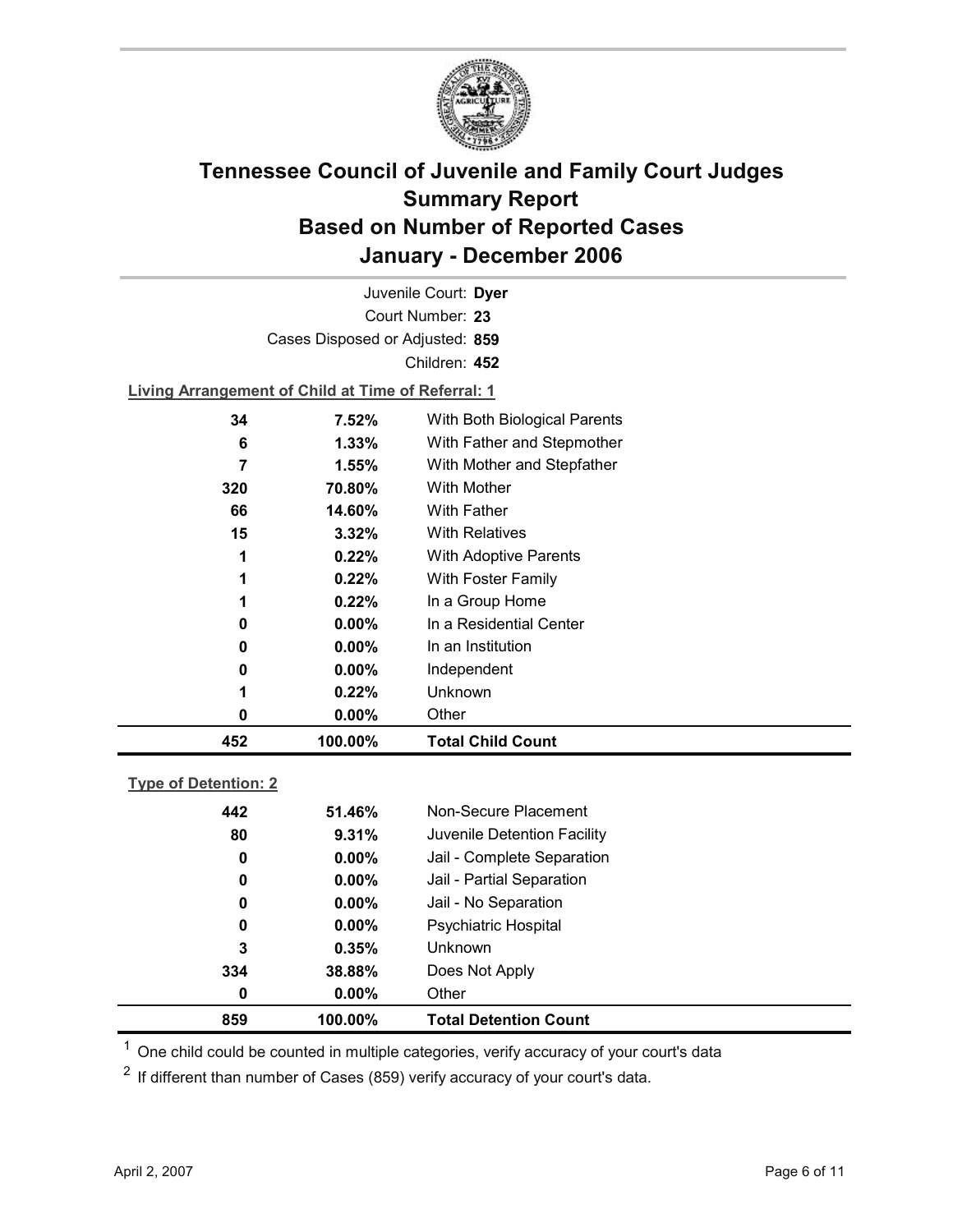

| Juvenile Court: Dyer     |                                                    |                                            |  |  |
|--------------------------|----------------------------------------------------|--------------------------------------------|--|--|
| Court Number: 23         |                                                    |                                            |  |  |
|                          | Cases Disposed or Adjusted: 859                    |                                            |  |  |
|                          |                                                    | Children: 452                              |  |  |
|                          | <b>Placement After Secure Detention Hearing: 1</b> |                                            |  |  |
| 439                      | 51.11%                                             | Returned to Prior Living Arrangement       |  |  |
| 0                        | $0.00\%$                                           | Juvenile Detention Facility                |  |  |
| 0                        | 0.00%                                              | Jail                                       |  |  |
| 0                        | 0.00%                                              | Shelter / Group Home                       |  |  |
| 0                        | $0.00\%$                                           | <b>Foster Family Home</b>                  |  |  |
| 0                        | 0.00%                                              | Psychiatric Hospital                       |  |  |
| 83                       | 9.66%                                              | Unknown / Not Reported                     |  |  |
| 335                      | 39.00%                                             | Does Not Apply                             |  |  |
| 2                        | 0.23%                                              | Other                                      |  |  |
|                          |                                                    |                                            |  |  |
| 859                      | 100.00%                                            | <b>Total Placement Count</b>               |  |  |
|                          |                                                    |                                            |  |  |
| <b>Intake Actions: 2</b> |                                                    |                                            |  |  |
| 817                      | 77.81%                                             | <b>Petition Filed</b>                      |  |  |
| 0                        | $0.00\%$                                           | <b>Motion Filed</b>                        |  |  |
| 233                      | 22.19%                                             | <b>Citation Processed</b>                  |  |  |
| 0                        | 0.00%                                              | Notification of Paternity Processed        |  |  |
| 0                        | 0.00%                                              | Scheduling of Judicial Review              |  |  |
| 0                        | $0.00\%$                                           | <b>Scheduling of Administrative Review</b> |  |  |
| 0                        | 0.00%                                              | Scheduling of Foster Care Review           |  |  |
| 0                        | $0.00\%$                                           | <b>Unknown</b>                             |  |  |
| 0                        | 0.00%                                              | Does Not Apply                             |  |  |
| 0                        | 0.00%                                              | Other                                      |  |  |

 $1$  If different than number of Cases (859) verify accuracy of your court's data.

 $2$  If different than number of Referral Reasons (1050), verify accuracy of your court's data.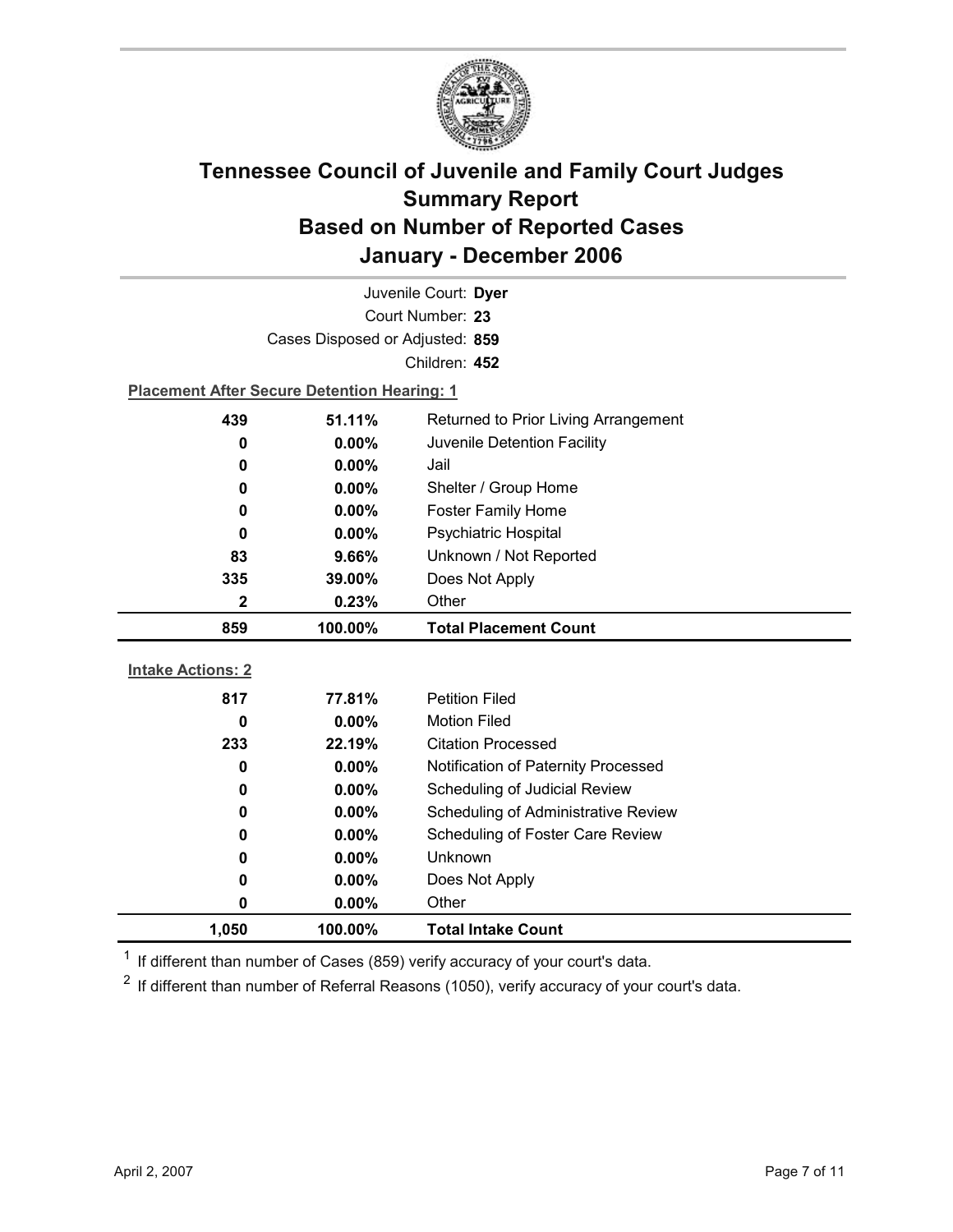

Court Number: **23** Juvenile Court: **Dyer** Cases Disposed or Adjusted: **859** Children: **452**

### **Last Grade Completed by Child: 1**

| $\mathbf 0$                             | 0.00%   | Too Young for School     |  |  |
|-----------------------------------------|---------|--------------------------|--|--|
| $\pmb{0}$                               | 0.00%   | Preschool                |  |  |
| $\mathbf 0$                             | 0.00%   | Kindergarten             |  |  |
| 0                                       | 0.00%   | 1st Grade                |  |  |
| 1                                       | 0.22%   | 2nd Grade                |  |  |
| 5                                       | 1.11%   | 3rd Grade                |  |  |
| 5                                       | 1.11%   | 4th Grade                |  |  |
| 6                                       | 1.33%   | 5th Grade                |  |  |
| 18                                      | 3.98%   | 6th Grade                |  |  |
| 20                                      | 4.42%   | 7th Grade                |  |  |
| 37                                      | 8.19%   | 8th Grade                |  |  |
| 64                                      | 14.16%  | 9th Grade                |  |  |
| 107                                     | 23.67%  | 10th Grade               |  |  |
| 59                                      | 13.05%  | 11th Grade               |  |  |
| 22                                      | 4.87%   | 12th Grade               |  |  |
| $\mathbf 0$                             | 0.00%   | Non-Graded Special Ed    |  |  |
| 0                                       | 0.00%   | <b>GED</b>               |  |  |
| 0                                       | 0.00%   | Graduated                |  |  |
| 0                                       | 0.00%   | Never Attended School    |  |  |
| 108                                     | 23.89%  | Unknown                  |  |  |
| $\pmb{0}$                               | 0.00%   | Other                    |  |  |
| 452                                     | 100.00% | <b>Total Child Count</b> |  |  |
|                                         |         |                          |  |  |
| <b>Enrolled in Special Education: 1</b> |         |                          |  |  |
| 1                                       | 0.22%   | Yes                      |  |  |
| 15                                      | 3.32%   | No                       |  |  |

 $1$  One child could be counted in multiple categories, verify accuracy of your court's data

**436 96.46%** Unknown

**452 100.00% Total Child Count**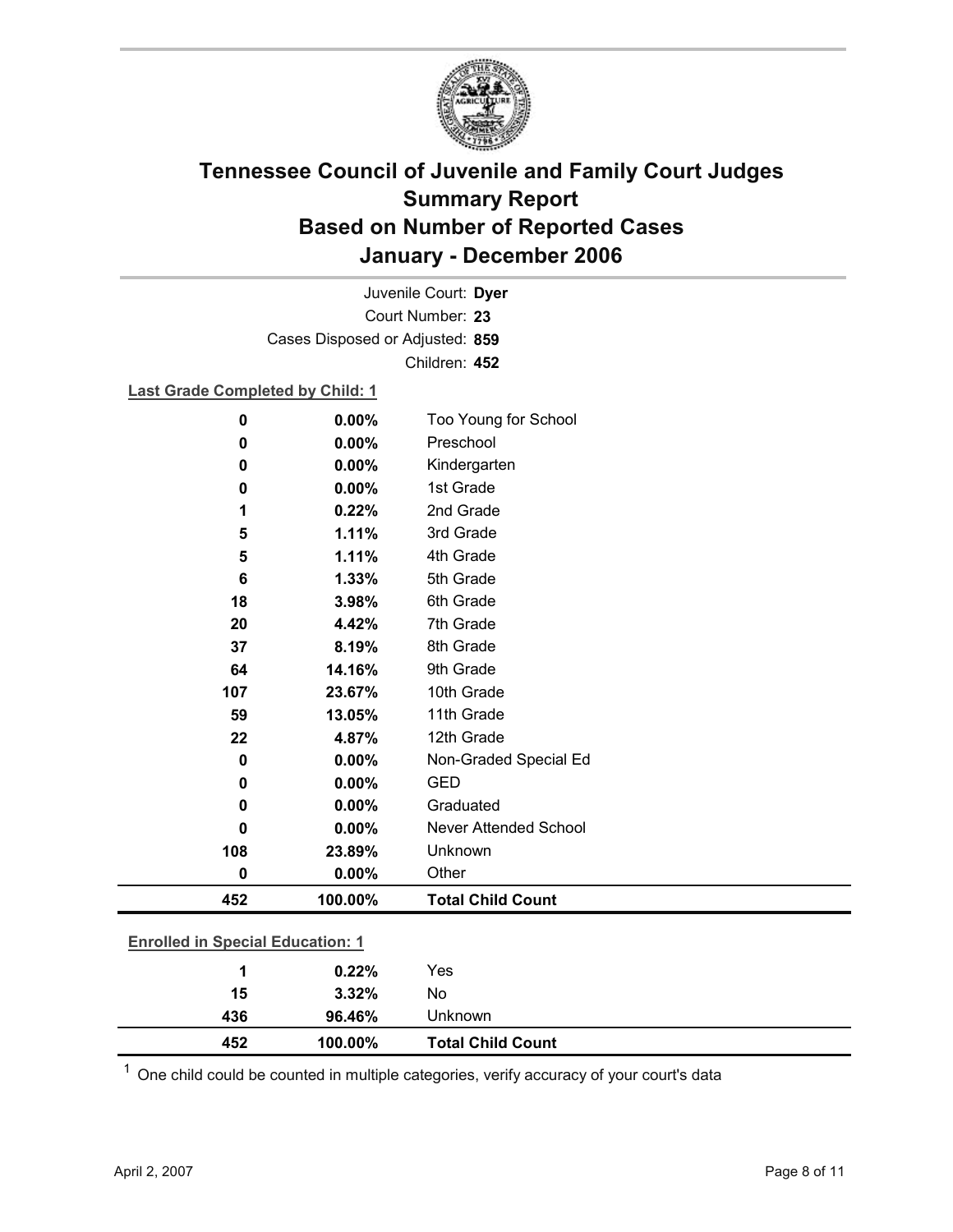

|                              | Juvenile Court: Dyer            |                           |  |  |
|------------------------------|---------------------------------|---------------------------|--|--|
| Court Number: 23             |                                 |                           |  |  |
|                              | Cases Disposed or Adjusted: 859 |                           |  |  |
|                              | Children: 452                   |                           |  |  |
| <b>Action Executed By: 1</b> |                                 |                           |  |  |
| 285                          | 27.14%                          | Judge                     |  |  |
| 554                          | 52.76%                          | Referee                   |  |  |
| 211                          | 20.10%                          | <b>YSO</b>                |  |  |
| 0                            | $0.00\%$                        | Other                     |  |  |
| 0                            | $0.00\%$                        | Unknown / Not Reported    |  |  |
| 1,050                        | 100.00%                         | <b>Total Action Count</b> |  |  |

### **Formal / Informal Actions: 1**

| 183   | 17.43%   | Dismissed                                      |
|-------|----------|------------------------------------------------|
| 12    | 1.14%    | Retired / Nolle Prosequi                       |
| 524   | 49.90%   | <b>Complaint Substantiated Delinquent</b>      |
| 79    | 7.52%    | <b>Complaint Substantiated Status Offender</b> |
| 1     | 0.10%    | Complaint Substantiated Dependent / Neglected  |
| 0     | $0.00\%$ | <b>Complaint Substantiated Abused</b>          |
| 0     | $0.00\%$ | <b>Complaint Substantiated Mentally III</b>    |
| 211   | 20.10%   | Informal Adjustment                            |
| 0     | $0.00\%$ | <b>Pretrial Diversion</b>                      |
| 27    | 2.57%    | Transfer to Adult Court Hearing                |
| 8     | 0.76%    | Charges Cleared by Transfer to Adult Court     |
| 0     | $0.00\%$ | <b>Special Proceeding</b>                      |
| 1     | 0.10%    | <b>Review Concluded</b>                        |
| 1     | 0.10%    | Case Held Open                                 |
| 3     | 0.29%    | Other                                          |
| 0     | $0.00\%$ | Unknown / Not Reported                         |
| 1,050 | 100.00%  | <b>Total Action Count</b>                      |

 $1$  If different than number of Referral Reasons (1050), verify accuracy of your court's data.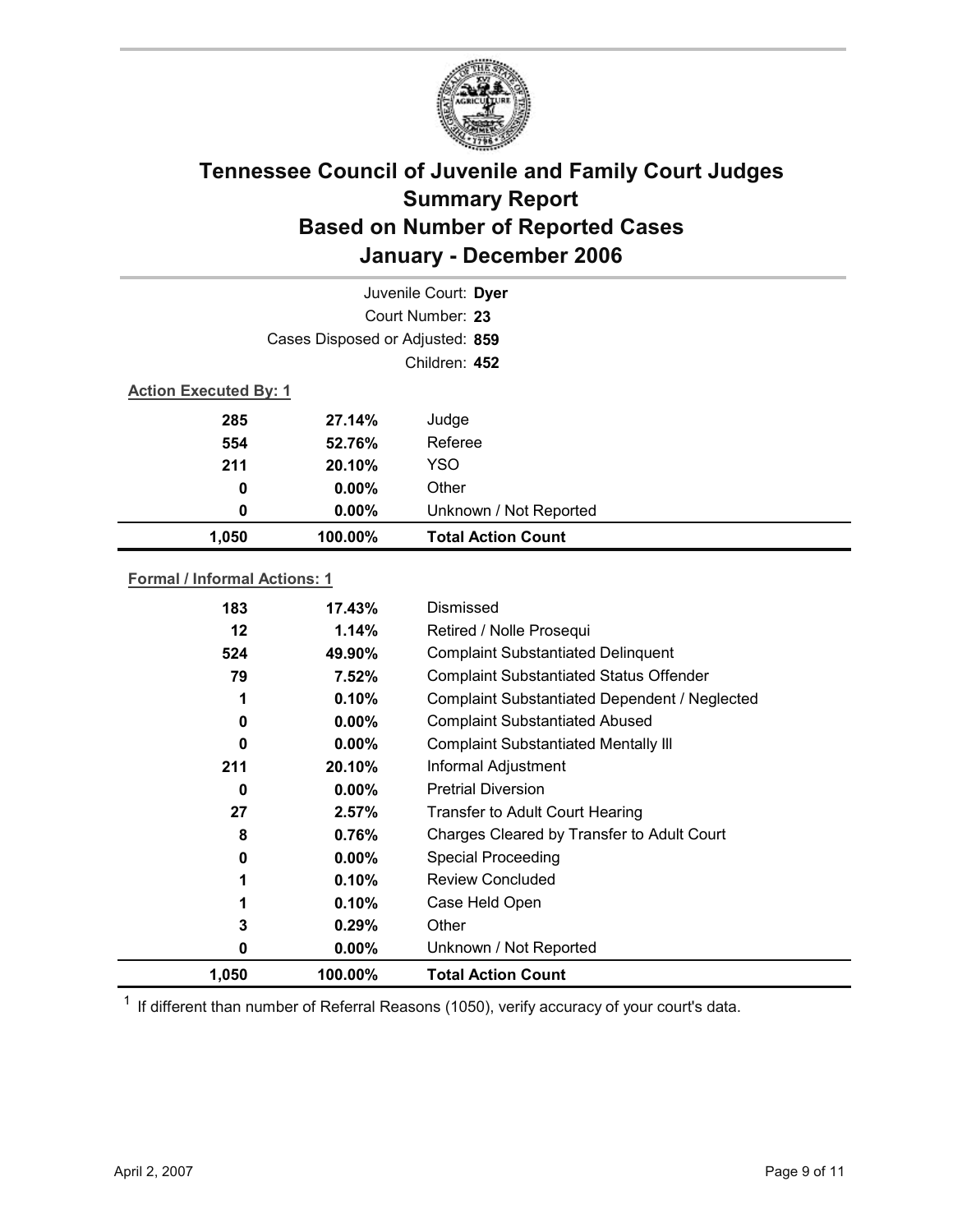

|                                 |                                                       | Juvenile Court: Dyer                                 |
|---------------------------------|-------------------------------------------------------|------------------------------------------------------|
|                                 |                                                       | Court Number: 23                                     |
| Cases Disposed or Adjusted: 859 |                                                       |                                                      |
|                                 |                                                       | Children: 452                                        |
| <b>Case Outcomes:</b>           | There can be multiple outcomes for one child or case. |                                                      |
| 166                             | 7.56%                                                 | <b>Case Dismissed</b>                                |
| 13                              | 0.59%                                                 | Case Retired or Nolle Prosequi                       |
| 129                             | 5.88%                                                 | Warned / Counseled                                   |
| 0                               | 0.00%                                                 | Held Open For Review                                 |
| 260                             | 11.85%                                                | Supervision / Probation to Juvenile Court            |
| 34                              | 1.55%                                                 | <b>Probation to Parents</b>                          |
| 1                               | 0.05%                                                 | Referral to Another Entity for Supervision / Service |
| $\overline{7}$                  | 0.32%                                                 | Referred for Mental Health Counseling                |
| 24                              | 1.09%                                                 | Referred for Alcohol and Drug Counseling             |
| 0                               | 0.00%                                                 | Referred to Alternative School                       |
| 0                               | $0.00\%$                                              | Referred to Private Child Agency                     |
| 4                               | 0.18%                                                 | Referred to Defensive Driving School                 |
| $\mathbf{2}$                    | 0.09%                                                 | Referred to Alcohol Safety School                    |
| 12                              | 0.55%                                                 | Referred to Juvenile Court Education-Based Program   |
| 30                              | 1.37%                                                 | Driver's License Held Informally                     |
| 0                               | $0.00\%$                                              | <b>Voluntary Placement with DMHMR</b>                |
| 0                               | $0.00\%$                                              | Private Mental Health Placement                      |
| 0                               | 0.00%                                                 | <b>Private MR Placement</b>                          |
| 0                               | $0.00\%$                                              | Placement with City/County Agency/Facility           |
| 3                               | 0.14%                                                 | Placement with Relative / Other Individual           |
| 84                              | 3.83%                                                 | Fine                                                 |
| 259                             | 11.80%                                                | <b>Public Service</b>                                |
| 61                              | 2.78%                                                 | Restitution                                          |
| 0                               | $0.00\%$                                              | <b>Runaway Returned</b>                              |
| 66                              | 3.01%                                                 | No Contact Order                                     |
| 0                               | 0.00%                                                 | Injunction Other than No Contact Order               |
| 82                              | 3.74%                                                 | <b>House Arrest</b>                                  |
| 13                              | 0.59%                                                 | <b>Court Defined Curfew</b>                          |
| 0                               | 0.00%                                                 | Dismissed from Informal Adjustment                   |
| 0                               | $0.00\%$                                              | <b>Dismissed from Pretrial Diversion</b>             |
| 0                               | $0.00\%$                                              | Released from Probation                              |
| 25                              | 1.14%                                                 | <b>Transferred to Adult Court</b>                    |
| $\mathbf 0$                     | 0.00%                                                 | <b>DMHMR Involuntary Commitment</b>                  |